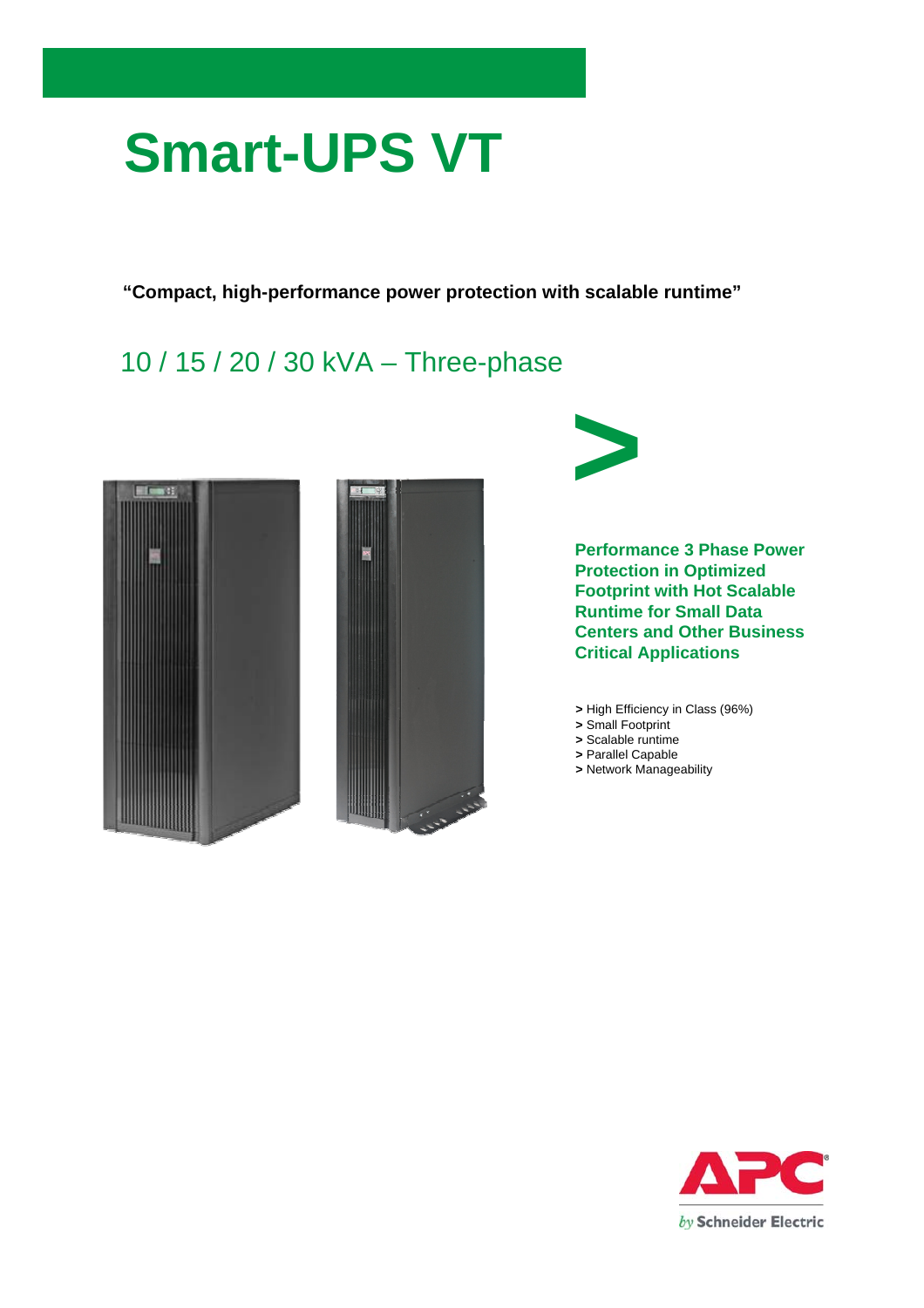### **Smart VT Features**

#### **High Availability**

The Smart-UPS VT includes dual-mains inputs, automatic and maintenance bypasses, and scalable runtime with hot-swappable batteries which are quick and easy to replace for increased availability.

Its compatibility with the market-leading remote management applications, coupled with intuitive LCD user interface and LED status indicators ensures the utmost availability for business critical applications.





#### **A versatile product**

The Smart-UPS VT is available in a wide choice of configurations to best fit each specific installation need.

**>** 10 / 15 / 20 / 30 kVA

> 2 different enclosures: wide or narrow tower for optimized footprint

> Flexible runtime capacity :

- with hot-swappable batteries and extended run enclosures
- **-** with up to 4 internal battery strings and external extended runtime enclosures
- **>** Compatibility with generators, transformers, etc..

#### **Reduced Total Cost of Ownership**

Smart-UPS VT intelligent design leads to a significant reduction of the TCO and makes it the ideal choice over time.

> Best-in-class efficiency even at low load levels minimizes energy losses and operating costs

> Compact, small footprint for floor space optimization

> Input power factor correction reduces installation costs

> Reduction of electrical infrastructure rating

requirements (wire, transformers, generators…)



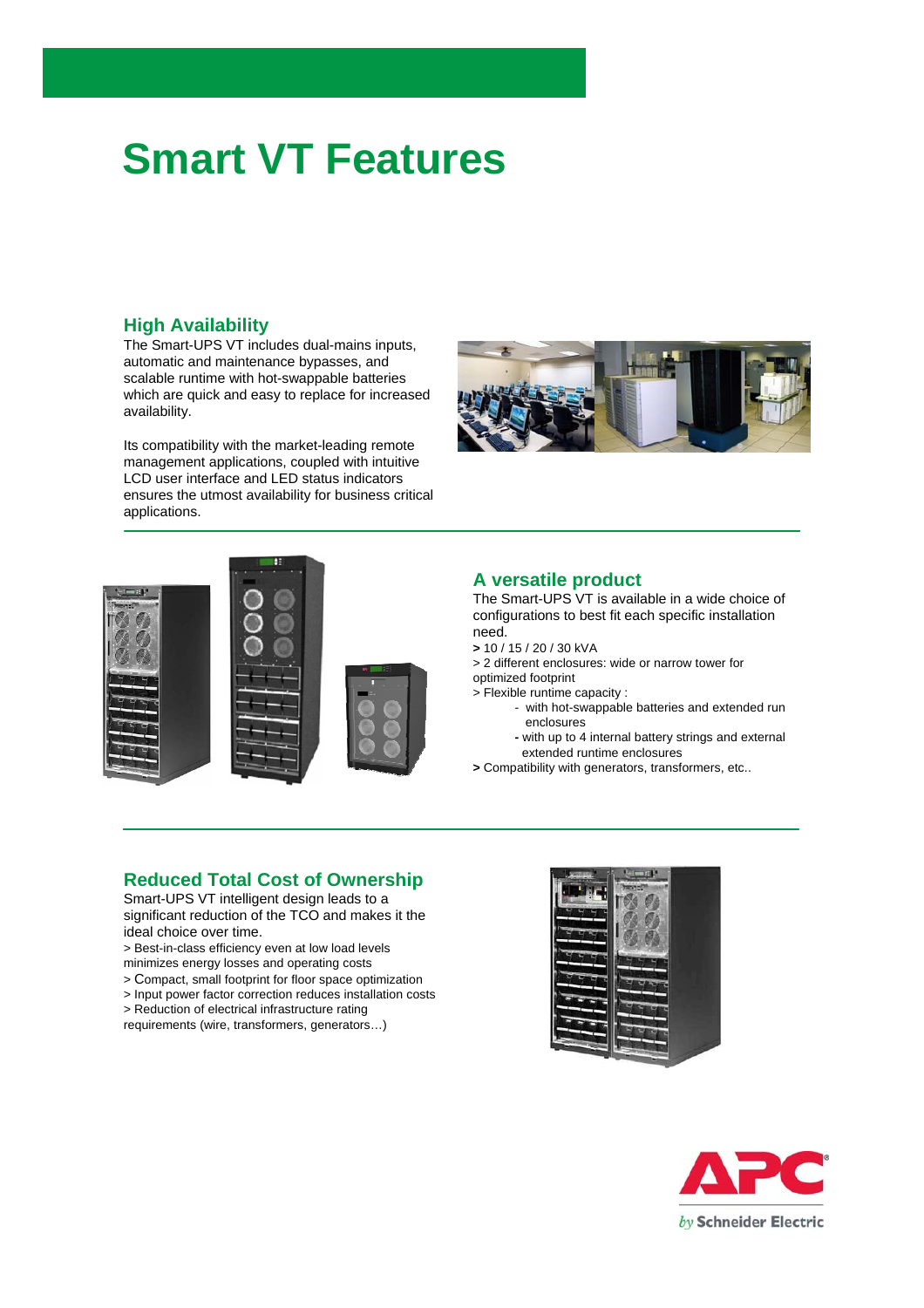## **Smart-UPS VT Features & Options**

#### **High performance**

- > Up to 96% efficiency even at low load levels
- > Large input voltage tolerance for compatibility with low-quality power grids
- > Low input / output signal distortion
- > Parallel capability up to 4 units for
- redundant configurations or capacity extension



#### **Comprehensive Services offering**

The Smart-UPS VT product design backed up by APC by Schneider Electric worldclass Services organization provides the serenity required by any business-critical application.

- > On-site audits
- > Maintenance contracts
- > Battery replacement
- > Remote monitoring for maximized up-time

#### **Easy maintenance**

The product design allows quick maintenance in case of failure, leading to higher availability for the load.

- > slide-in/out concept for the power module for a quick comeback to normal state
- > hot-swappable batteries for quick and easy replacement

#### **Manageability**

The built-in features of the Smart-UPS VT combined with APC's leading management solutions make it easy to manage and monitor, both proactively or upon failure. This significantly improves control over the energy supply and ensures high availability for the loads.

- > Remote management of the UPS over network or telephone lines
- > Centralized management via InfraStruXure Manager

#### **Options**

Smart-UPS VT product offering provides a list of options

- > Service Bypass Panel Stand-alone
- > Service Bypass Panel with distribution
- > Circuit breaker panel
- > Power Availability
- > 1 year repair or replace